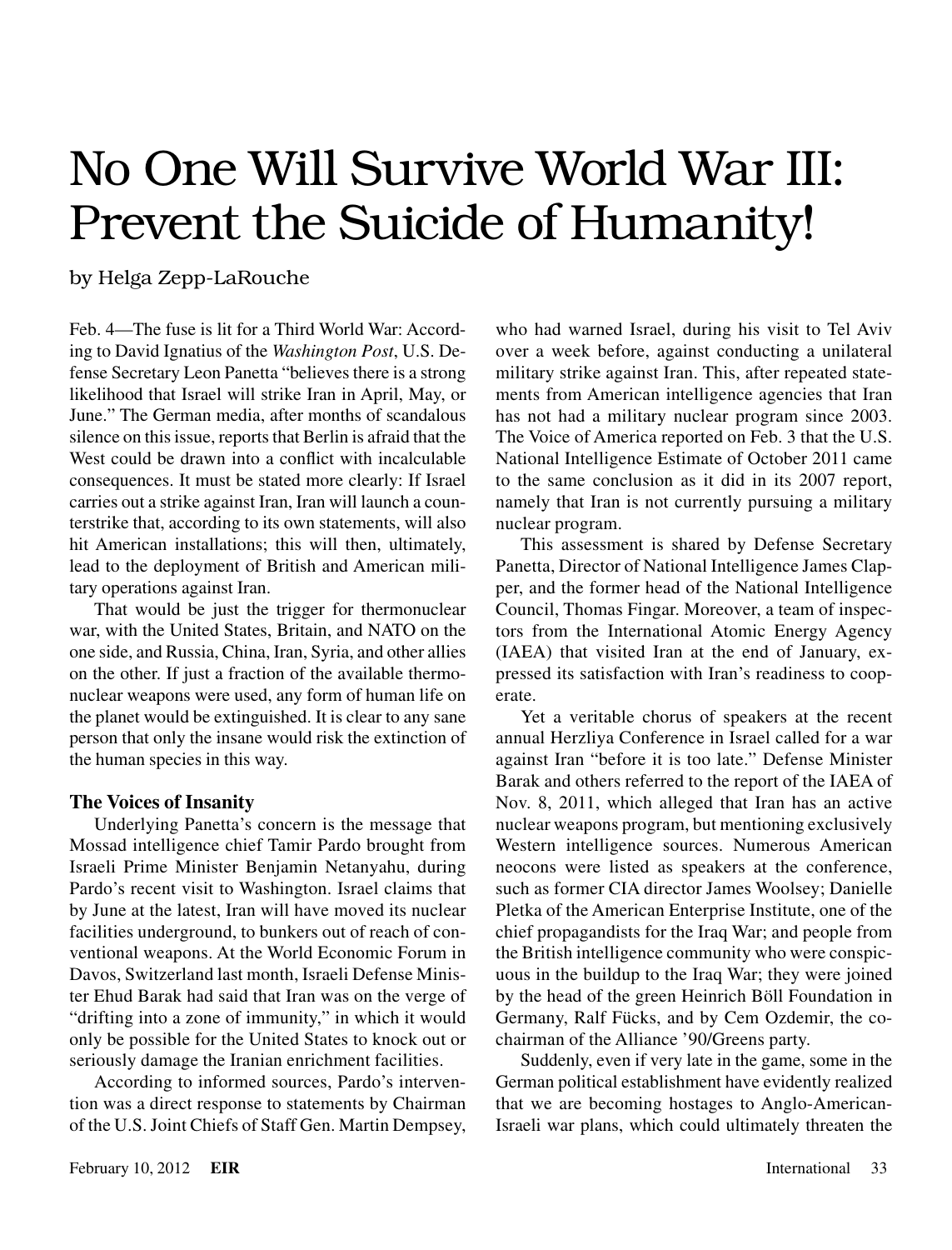existence of Germany. Although the federal government is still pursuing diplomatic solutions, Chancellor Angela Merkel has also repeatedly stressed that the protection of Israel is a "German *raison d'état*." Wolfgang Kubicki, the Free Democratic Party leader in the Schleswig-Holstein State Assembly, warned that a military strike by Israel against Iran would be a war of aggression under international law. It should be obvious that there is no way out of this dilemma within the existing geometry.

#### **Irregular Warfare Has Already Begun**

Irregular warfare already began long ago against Iran. The computer virus "Stuxnet" put the control system of several Iranian nuclear facilities out of order, and set back the nuclear program for months, while also four Iranian nuclear scientist were killed in the past two years, for which Iran blamed Israel and Great Britain. In addition, the strengthened sanctions have dramatically worsened the economic situation in Iran, which, as always, is to the detriment of the civilian population. And since sanctions, if effectively carried out, ultimately lead to military action, it is an illusion to think that sanctions are an alternative to war; they are rather the first step toward it. Horst Teltschik, the former head of the Munich Security Conference, fears that an Israeli military strike against Iran would turn the entire region into a flashpoint—"a nightmare," he said.

The nightmare will be of short duration. An Israeli attack on Iran, which will inevitably lead to retaliatory strikes by Iran on Israel, and on American and British military installations in the region, will certainly lead to acts of war from this side, and just as inevitably Russia and China will become embroiled in the confrontation, leading inevitably to the use of thermonuclear weapons. Even if only a small fraction of the thermonuclear weapons that are already concentrated in the region on aircraft carriers, battleships, and submarines, were used, the human species will most likely be wiped out.

The dilemma in which Germany finds itself, is dramatically aggravated by the situation in the United States, because President Obama is following in detail the script of the British government, which also called the shots during the Iraq War. Obama has indeed continued, and even escalated, every point of the Bush/ Cheney Administration's policies against which he had campaigned in 2008. Among his numerous violations of the Constitution, are his war of aggression against Libya which was not approved by Congress; the targeted assassination of people around the world, including U.S. citizens; the indefinite detention and deportation of people without due process; an excessive government by decree with the elimination of the separation of powers; and the massive use of drones with acceptance of "civilian collateral damage."

At least for the moment, the Democratic Party has completely capitulated and refused to put up a rival candidate against Obama. Given the disastrous spectrum of the remaining Presidential candidates on the Republican side, who just try to outdo one another in militaristic propaganda against Iran, Cuba, and other countries, America finds itself on a course toward a third world thermonuclear war, which ultimately means its own extinction. The recognition of this fact is the reason that American military figures, both active duty and retired, have repeatedly tried to stall this war drive in recent months.

#### **Financial Crash Leads to War Danger**

The deeper reason for the threat of a third world war lies, however, not in individual national interests, but in the fact that the global financial system is faced with immediate disintegration. The breakup of the Eurozone is a matter of a few weeks at most; the banking systems of Europe and the United States are hopelessly bankrupt. In addition to the EU500 billion granted by the European Central Bank (ECB) in December 2011, the European banks alone need another trillion euros by the end of February, for a total estimated at EU5 trillion by the end of this year. At the same time, the swap agreement between the Fed and the ECB has led to an extensive carry trade, by means of which virtually unlimited liquidity is pumped into the system. The ECB and the Fed have become moneyprinting machines, a situation which could very quickly turn into a hyperinflationary explosion.

The threat of war is the result of the determination of the British Empire, i.e., the financial forces behind globalization, not to allow Russia, China, India, and other Asian countries to prosper while the trans-Atlantic region collapses.

Germany will only be able to overcome its potentially fatal dilemma if we free ourselves from imperial ways of thinking, which express themselves in Germany in the sentence, "There's nothing we could do anyway."